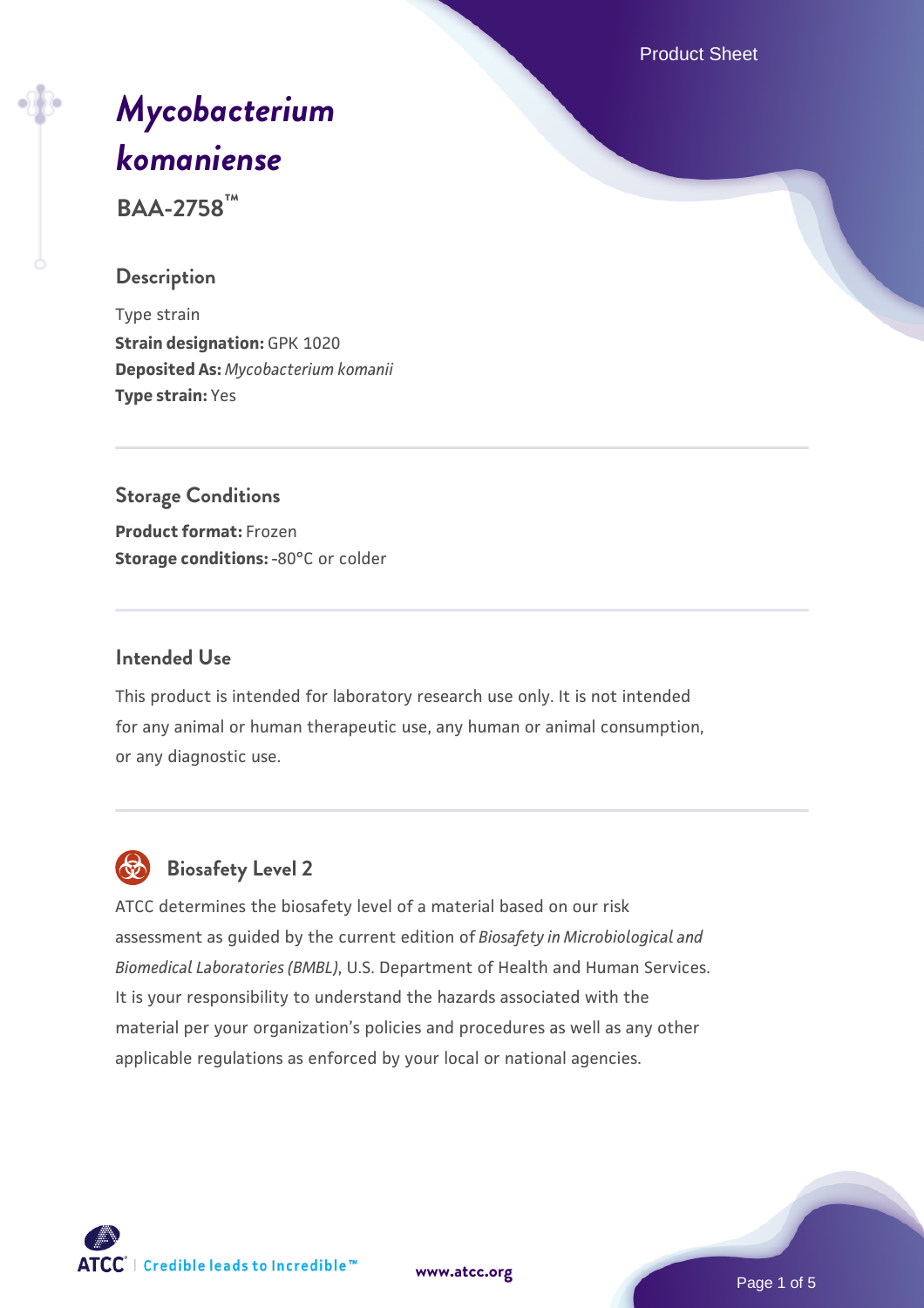ATCC highly recommends that appropriate personal protective equipment is always used when handling vials. For cultures that require storage in liquid nitrogen, it is important to note that some vials may leak when submersed in liquid nitrogen and will slowly fill with liquid nitrogen. Upon thawing, the conversion of the liquid nitrogen back to its gas phase may result in the vial exploding or blowing off its cap with dangerous force creating flying debris. Unless necessary, ATCC recommends that these cultures be stored in the vapor phase of liquid nitrogen rather than submersed in liquid nitrogen.

# **Certificate of Analysis**

For batch-specific test results, refer to the applicable certificate of analysis that can be found at www.atcc.org.

# **Growth Conditions**

**Medium:**  [ATCC Medium 1395: Middlebrook 7H9 broth with ADC enrichment](https://www.atcc.org/-/media/product-assets/documents/microbial-media-formulations/1/3/9/5/atcc-medium-1395.pdf?rev=83f84c8c9e994a71a2edb0458ff02218) [ATCC Medium 90: Lowenstein Jenson medium](https://www.atcc.org/-/media/product-assets/documents/microbial-media-formulations/9/0/atcc-medium-90.pdf?rev=2af45eec61614a8e9024c1519219fe34) [ATCC Medium 0173: Middlebrook 7H10 Agar w/ OADC](https://www.atcc.org/-/media/product-assets/documents/microbial-media-formulations/0/1/7/3/atcc-medium-0173.pdf?rev=2fcd87d0ebaf471d8aa6aba3758ef39f) **Temperature:** 37°C **Atmosphere:** Aerobic

#### **Handling Procedures**

- 1. Open thawed vial according to enclosed instructions or visit www.atcc.org for instructions.
- 2. Aseptically transfer the entire contents to a 5-6 mL tube of #1395 broth. Additional test tubes can be inoculated by transferring 0.5 mL of



**[www.atcc.org](http://www.atcc.org)**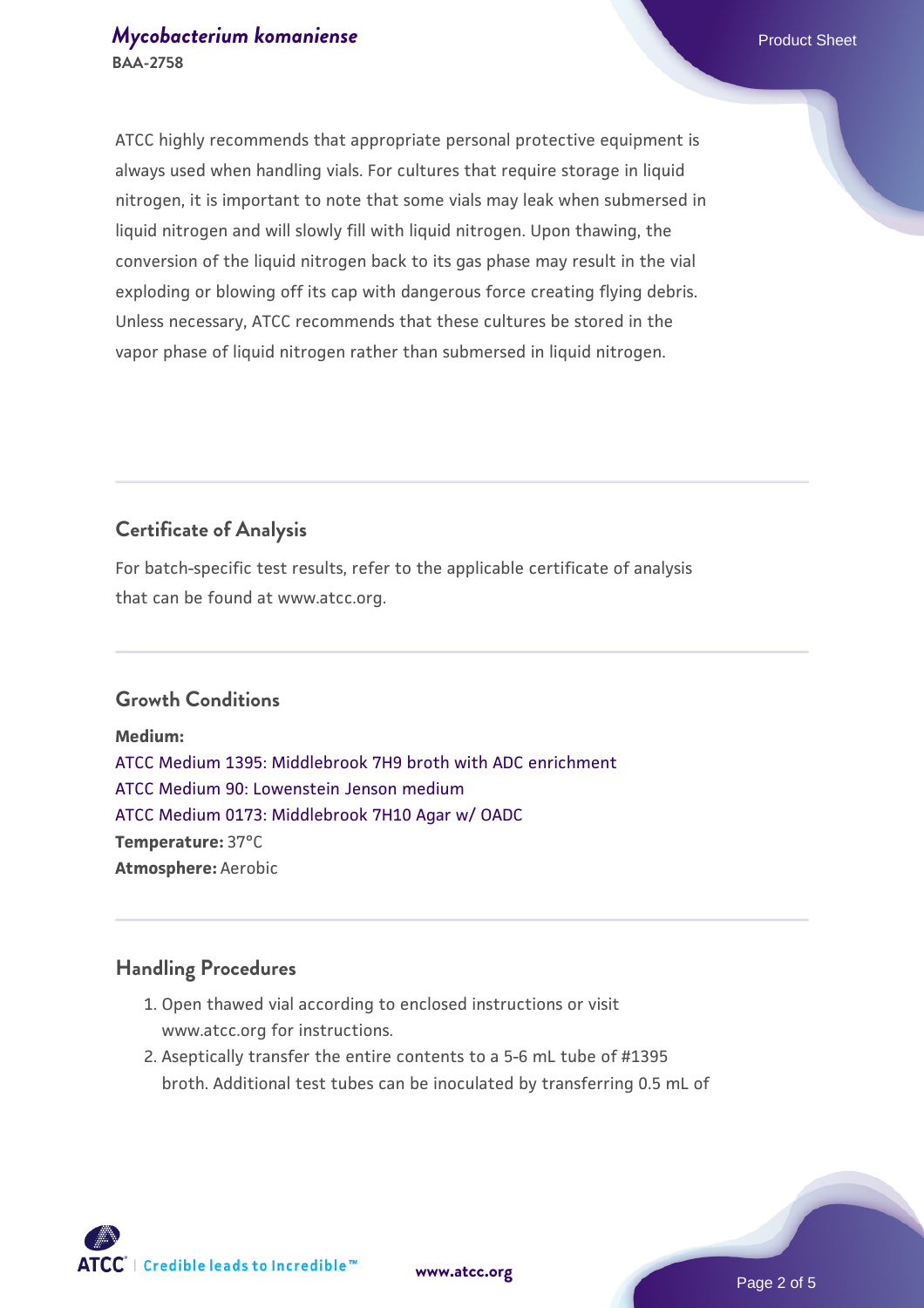**BAA-2758**

the primary broth tube to these secondary tubes.

- 3. Use several drops of the primary broth tube to inoculate a #173 plate and/or #90 agar slant.
- 4. Incubate at 37°C for 5 days.

#### **Notes**

Additional information on this culture is available on the ATCC® web site at www.atcc.org.

# **Material Citation**

If use of this material results in a scientific publication, please cite the material in the following manner: *Mycobacterium komaniense* (ATCC BAA-2758)

#### **References**

References and other information relating to this material are available at www.atcc.org.

#### **Warranty**

The product is provided 'AS IS' and the viability of ATCC® products is warranted for 30 days from the date of shipment, provided that the customer has stored and handled the product according to the information included on the product information sheet, website, and Certificate of Analysis. For living cultures, ATCC lists the media formulation and reagents that have been found to be effective for the product. While other unspecified media and reagents may also produce satisfactory results, a change in the ATCC and/or depositor-recommended protocols may affect the



**[www.atcc.org](http://www.atcc.org)**

Page 3 of 5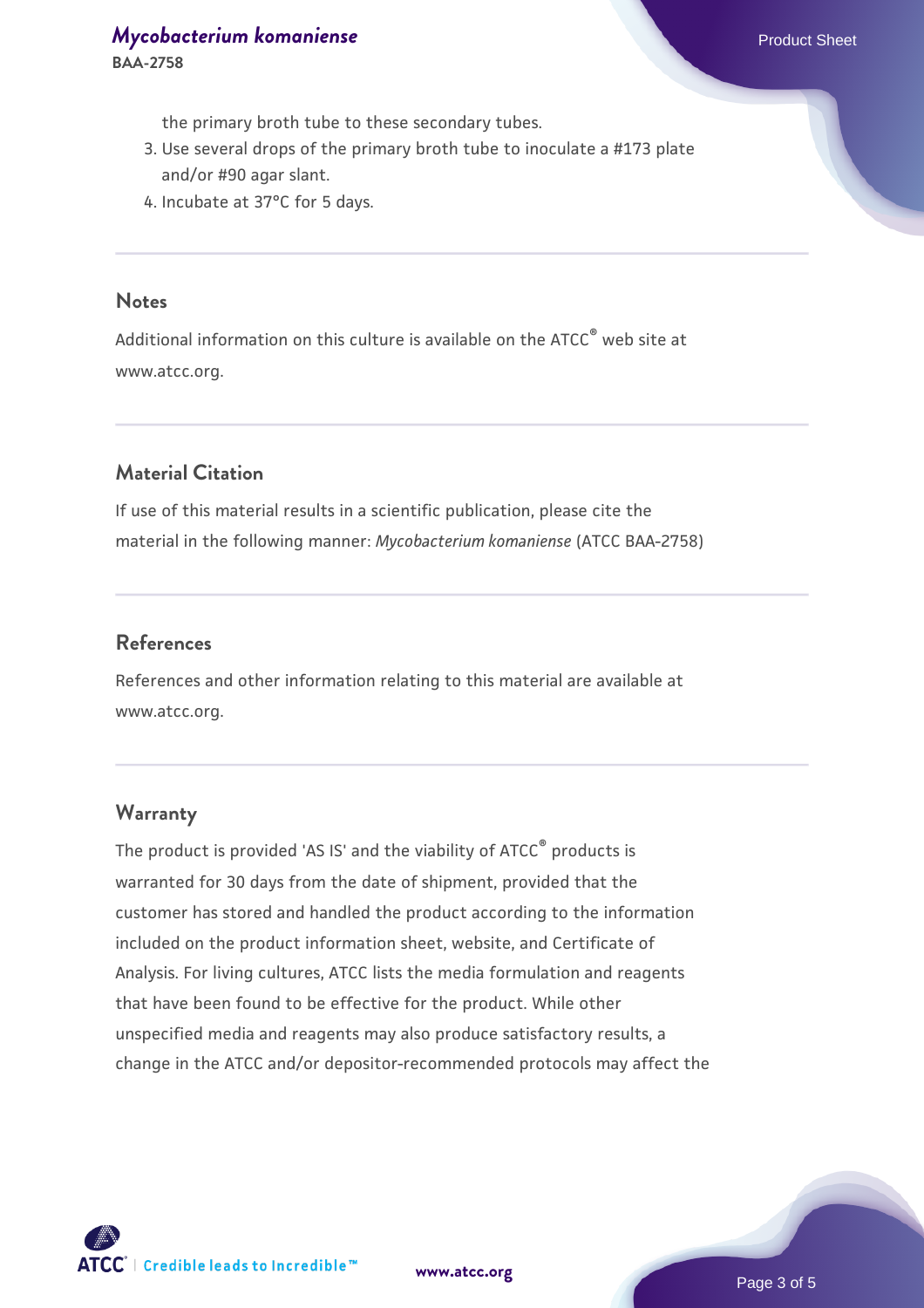recovery, growth, and/or function of the product. If an alternative medium formulation or reagent is used, the ATCC warranty for viability is no longer valid. Except as expressly set forth herein, no other warranties of any kind are provided, express or implied, including, but not limited to, any implied warranties of merchantability, fitness for a particular purpose, manufacture according to cGMP standards, typicality, safety, accuracy, and/or noninfringement.

#### **Disclaimers**

This product is intended for laboratory research use only. It is not intended for any animal or human therapeutic use, any human or animal consumption, or any diagnostic use. Any proposed commercial use is prohibited without a license from ATCC.

While ATCC uses reasonable efforts to include accurate and up-to-date information on this product sheet, ATCC makes no warranties or representations as to its accuracy. Citations from scientific literature and patents are provided for informational purposes only. ATCC does not warrant that such information has been confirmed to be accurate or complete and the customer bears the sole responsibility of confirming the accuracy and completeness of any such information.

This product is sent on the condition that the customer is responsible for and assumes all risk and responsibility in connection with the receipt, handling, storage, disposal, and use of the ATCC product including without limitation taking all appropriate safety and handling precautions to minimize health or environmental risk. As a condition of receiving the material, the customer agrees that any activity undertaken with the ATCC product and any progeny or modifications will be conducted in compliance with all applicable laws, regulations, and guidelines. This product is provided 'AS IS' with no representations or warranties whatsoever except as expressly set forth herein and in no event shall ATCC, its parents, subsidiaries, directors, officers, agents, employees, assigns, successors, and affiliates be liable for indirect, special, incidental, or consequential damages of any kind in connection with